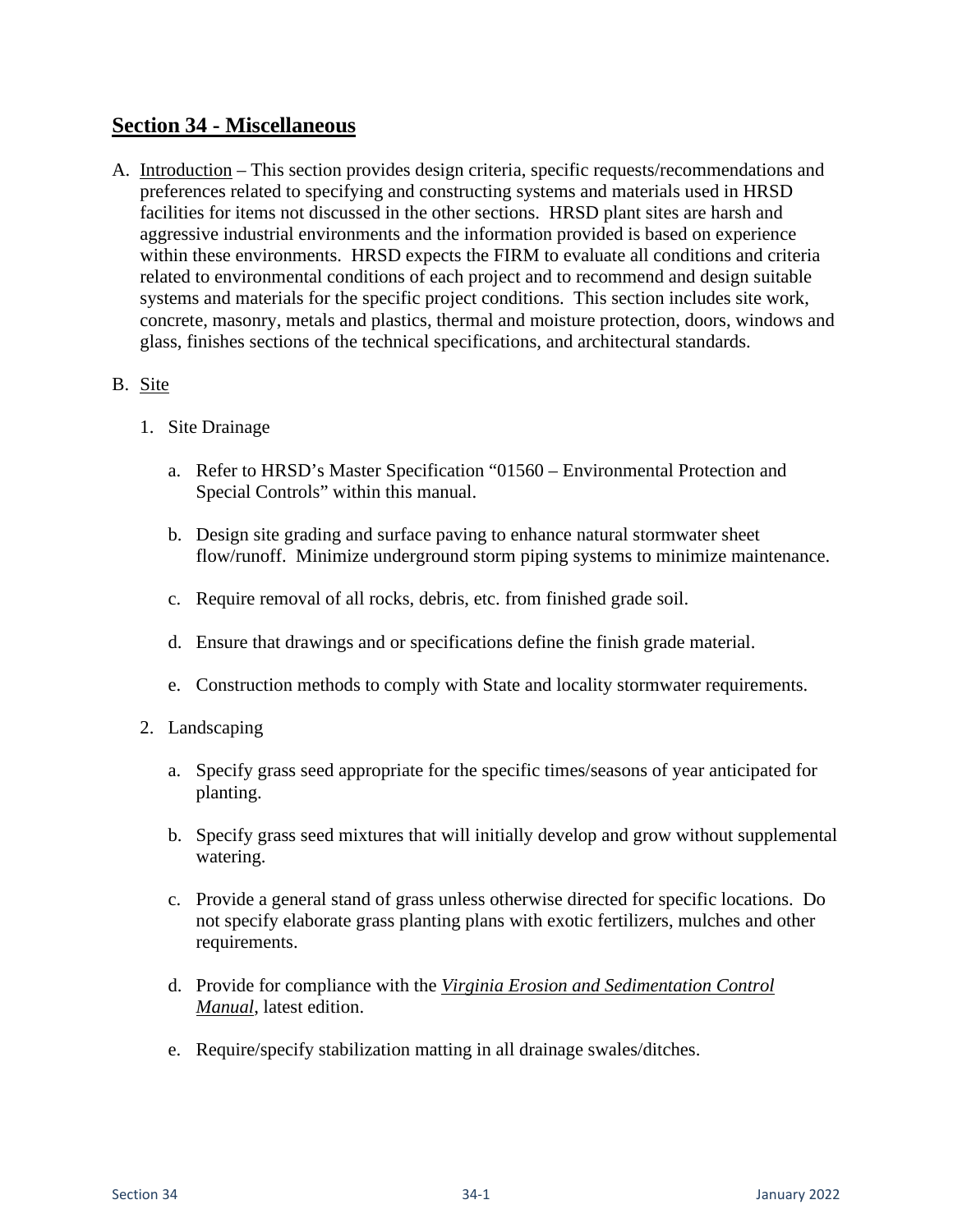- 3. Plant Material Specify minimum plant material required by local municipalities, unless directed by HRSD.
- 4. Concrete Curb and Gutter
	- a. Specify only where required by municipalities or for other specific design/containment reasons.
	- b. Specify curb and /or gutter as drive over similar to VDOT CG-3 or 7, when required.
- 5. Sidewalks
	- a. Provide minimum width of three (3) feet.
	- b. Specify specific compaction under sidewalks to allow plant maintenance equipment to cross without cracking.

#### C. Concrete

- 1. Provide chamfered edges on all vertical and horizontal exposed edges. Prefer threequarters to one  $(3/4 - 1)$  inch chamfered edges.
- 2. Specify and detail water stop material to insure its proper installation and effectiveness.
- 3. Specify and detail expansion and construction joints to ensure proper installation and effectiveness against water leaking.
- 4. Design all plant and pump station concrete using ACI 350R.
- 5. The FIRM shall conduct a pre-construction meeting specifically related to concrete. This meeting will be held separately and in addition to the traditional Project Pre-Construction Meeting.
	- a. The following individuals should attend this meeting:
		- i. FIRM's structural design engineer
		- ii. Inspectors
		- iii. General and appropriate sub-contractors
		- iv. Supplier's field quality control representative
		- v. Concrete testing company representative
		- vi. HRSD Project Manager
	- b. Minimum issues to be discussed at the meeting include:
		- i. Concrete placement schedule and sequencing
		- ii. Review of appropriate codes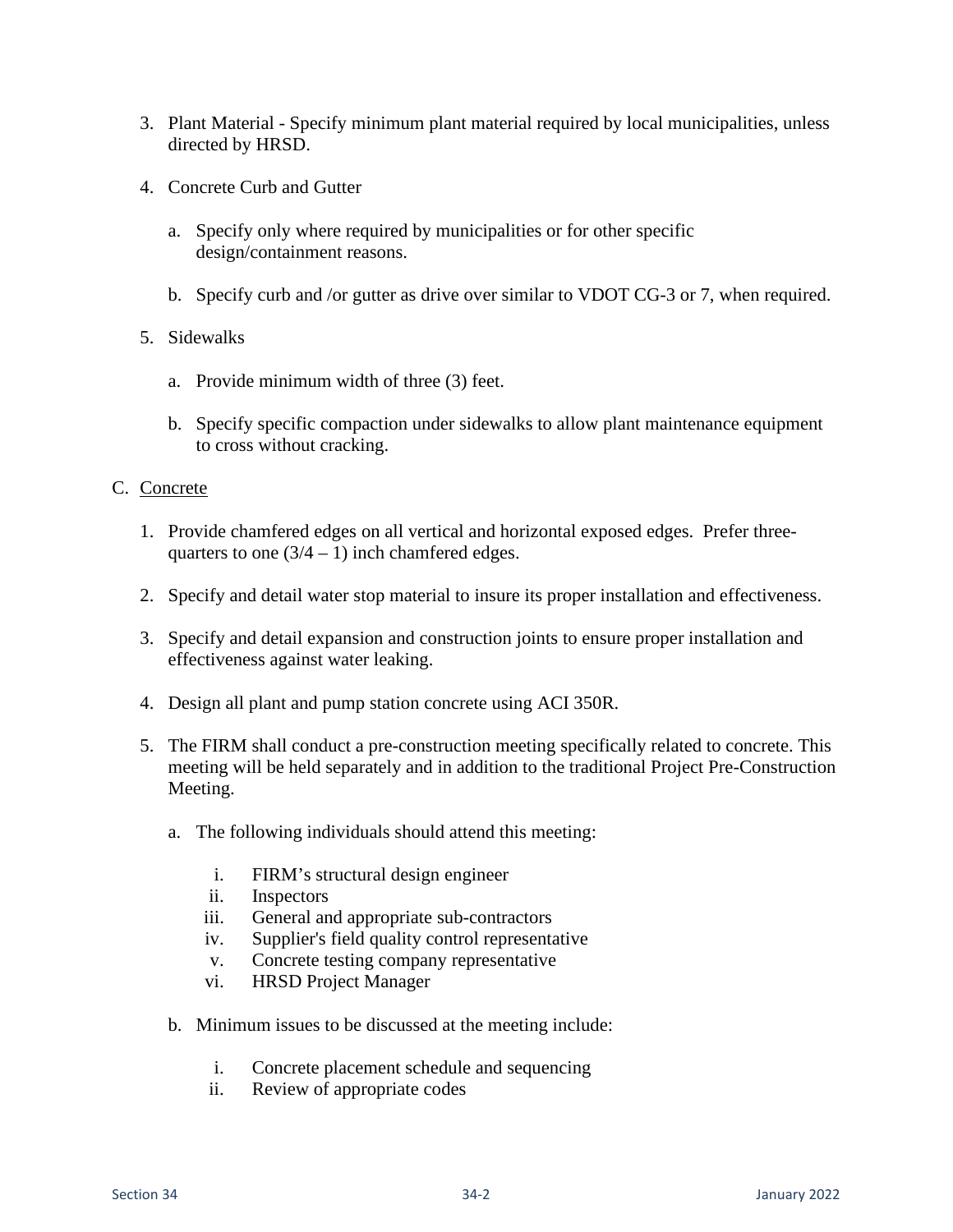- iii. Cold/warm weather issues
- iv. Workmanship and aesthetic issues
- v. Approval and rejection of work
- vi. Test panel as standard for approval of future work

#### D. Masonry

- 1. Specify and detail rubberized asphalt flashing over all required openings in non-corrosive environments.
- 2. Specify and detail stainless steel flashing over all required openings in corrosive environments.
- 3. Specify and detail flashing material and installation to ensure correct installation and effectiveness.
- 4. Provide galvanized steel lintels over all exterior openings in non-corrosive environments
- 5. Provide 316 stainless steel lintels over all exterior and interior openings in corrosive environments.
- 6. Do not use precast concrete or stone copings.

#### E. Metals and Plastics

- 1. Hand/Guard Rails, Stair Systems: Specify and design all materials and systems to meet the criteria and conditions of the specific application and environment considering the following.
	- a. Provide aluminum or fiberglass materials for all corrosive interior and exterior environments.
	- b. Provide galvanized steel, aluminum or fiberglass materials for all interior and exterior non-corrosive environments.
- 2. Hatches (including all pre-manufactured hinged systems solid cover plates and assemblies). Design and specify all materials and systems to meet the criteria and conditions of the specific application and environment.
	- a. Specify anodized aluminum, fiberglass or stainless steel materials for all corrosive interior and exterior environments.
	- b. Specify galvanized steel, anodized aluminum or fiberglass materials for all interior and exterior non-corrosive environments.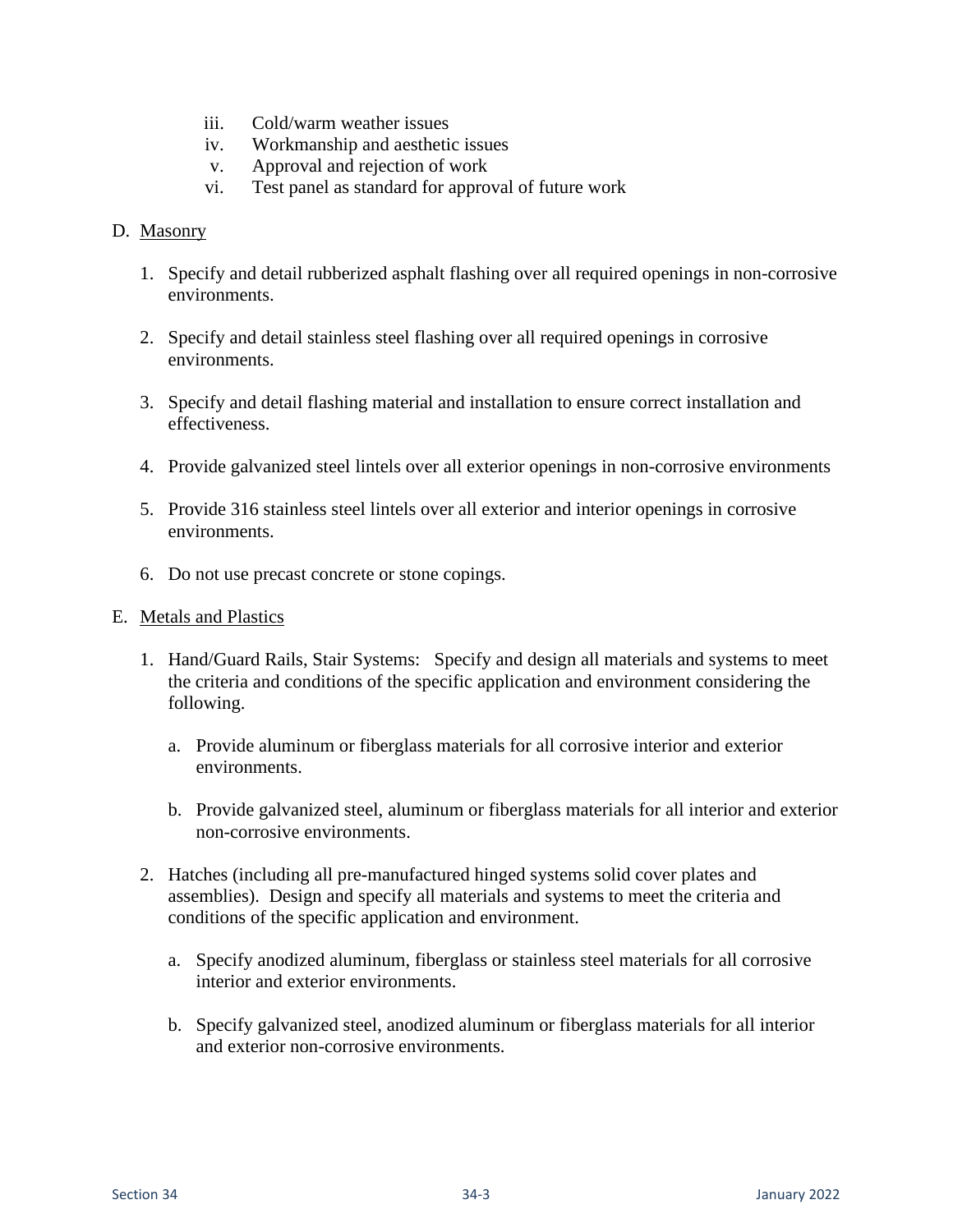- c. Design to be flush with surrounding surface (unless conditions require otherwise and design is approved by HRSD).
- d. Provide hatches with opening and hold open hardware integral with the hatch assembly.
- e. Provide 316 stainless steel hardware.
- f. Provide a minimum two (2) inches of bearing surface along all sides of the hatch cover.
- g. Specify and or design hatch covers to not exceed a maximum deflection of 1/150th of the span when loaded.
- h. Provide post and chain or OSHA approved fall protection systems around all hatch openings.
- i. Indicate design loading on the drawings.
- 3. Grating
	- a. Provide anodized aluminum, fiberglass or stainless steel materials for all corrosive interior and exterior environments.
	- b. Provide galvanized steel, anodized aluminum or fiberglass materials for all interior and exterior non-corrosive environments.
	- c. Provide hardware compatible with the grating system material and environment.
	- d. Design to be flush with surrounding surfaces (unless conditions require otherwise and design is approved by HRSD).
	- e. Provide continuous perimeter banding. All openings within the grating shall have continuous banding.
	- f. Design grating to not exceed a maximum deflection of 1/150th of the span when loaded.
	- g. Indicate the design loading on the drawings.

#### F. Thermal and Moisture Protection

- 1. Roofing
	- a. Provide a minimum of 1/4 inch of slope per foot.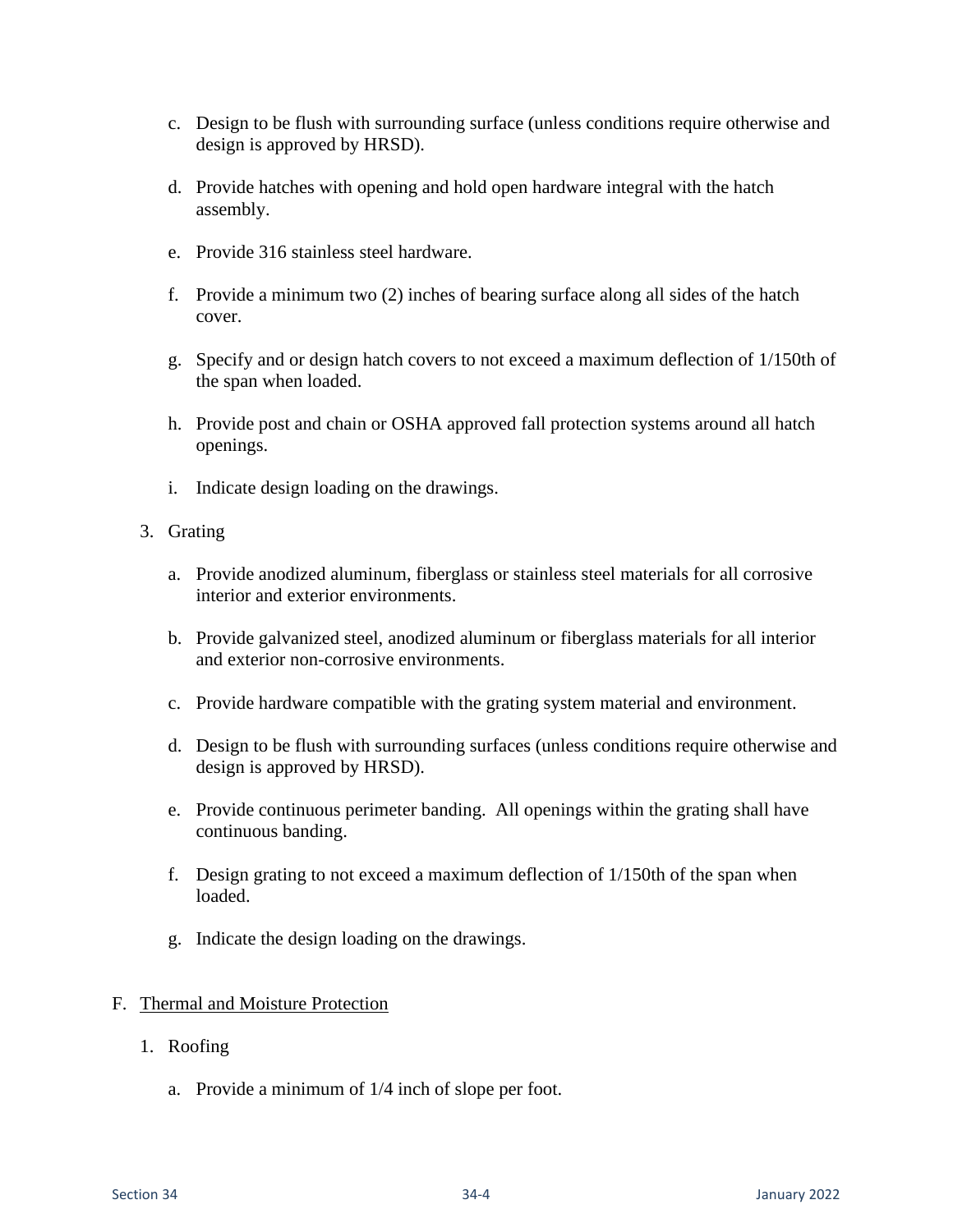- b. Provide sumps around all roof drains.
- c. Direct all roof surface water toward drains by built-up roof sections, crickets, etc.
- d. Extend roof membrane up the backside of parapets.
- e. Locate HVAC and other equipment off the roofs if feasible. If equipment is to be located on the roof, placement of equipment shall be more than ten (10) feet from any leading roof edge.
- f. Provide minimum 36 inch wide walkway protection pads from the roof access point to all roof top equipment.
- g. Provide minimum 36 inch walkway protection pads around all four sides of all roof mounted equipment.
- h. Provide roof access by roof hatch with ladder or by an exterior wall mounted ladder for all plant buildings.
- i. Refer to Section 2 "Architectural and Landscaping Design and Review Process", Attachment A – Pump Station Architectural Guidelines for roof design.
- j. Specify 40-year composite type Architectural shingle for pump station A-frame roofs or as indicated in Section 2 – "Architectural and Landscaping Design and Review Process" and as selected by HRSD Architectural Review Committee.
- k. Install fall protection per OSHA Guidelines
- 2. Specify pre-finished aluminum coping or gravel stop system.

#### G. Doors and Hardware

- 1. General
	- a. Provide entry doors with threshold elevation high enough to avoid concerns with potential flooding at 100-year flood elevation as referenced in Section 10 – "Flood Elevation Requirements" in this standards manual.
	- b. Provide non-removable hinge pins on outward swinging exterior doors.
	- c. Provide heavy duty industrial grade hardware.
	- d. Install kickplates on all exterior doors and all doors with closers.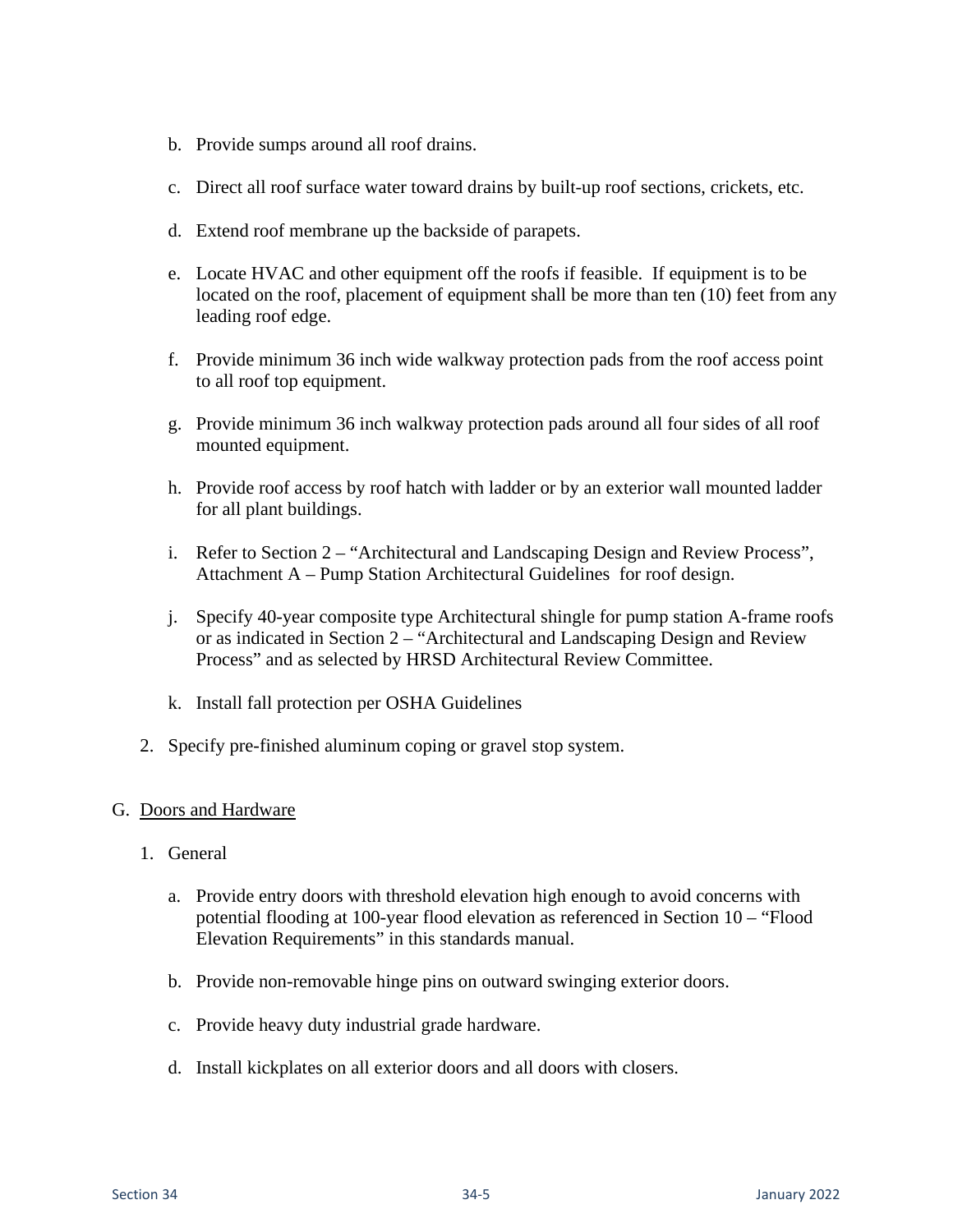- e. Provide heavy duty industrial grade hardware on all overhead doors.
- f. Provide overhead doors designed for 110 MPH wind load.
- 2. Pump Stations
	- a. Provide fiberglass doors and frames with stainless steel hardware in corrosive areas (i.e. wet wells).
	- b. Provide pre-finished aluminum doors in all other locations.
	- c. Provide double leaf (each three (3) feet wide) entry doors.
	- d. Provide continuous hinge on entry doors.
	- e. Specify that locksets shall be supplied by HRSD and installed by the Contractor.
- 3. Treatment Plants
	- a. Provide anodized aluminum exterior doors and frames in maintenance and process areas.
	- b. Provide aluminum doors with continuous hinges in maintenance and process areas.
	- c. Provide a vision glass in all exterior doors.
	- d. Provide hardware that is compatible with the door and frame material and the environment.
	- e. Provide locksets only on administration and storage spaces.

#### H. Painting and Coatings

- 1. Painting and Coatings Systems
	- a. Evaluate the various environments and recommend painting and coatings systems considering lifecycle costs and accessibility for re-coating. The FIRMs shall carefully review the information in HRSD Master Specification 09900 Protective Coatings in Section 40 of this standards manual and discuss how and or why they anticipate complying with or deviating from the recommendation of the manual.
	- b. Provide a painting and coating schedule for the project.